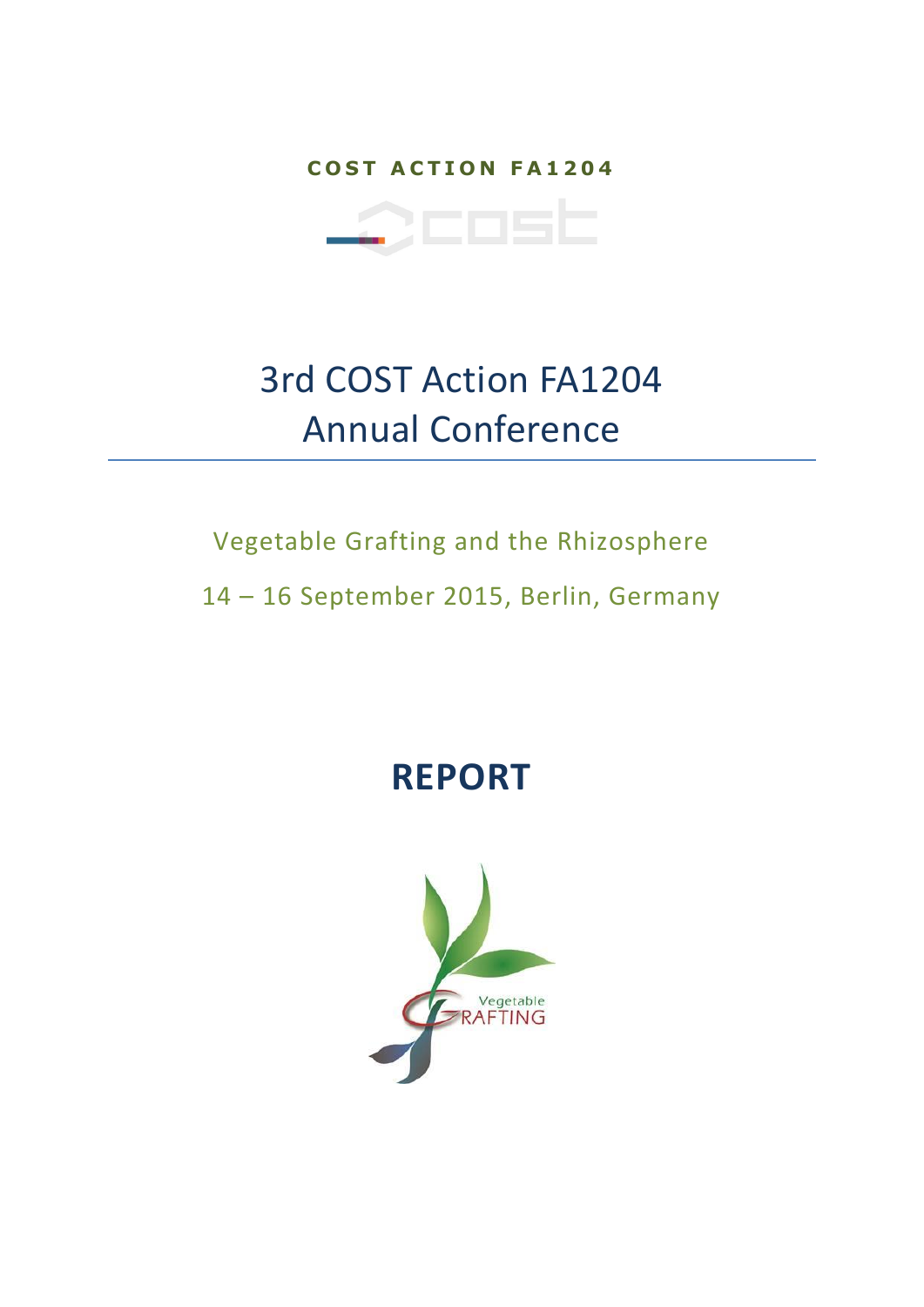

#### **Report of the COST ACTION FA1204**

### **3 rd Annual Conference – Vegetable Grafting and the Rhizosphere**

The 3<sup>rd</sup> Annual Conference of the COST Action FA1204 took place in Berlin, Germany, from September 14<sup>th</sup> to 16<sup>th</sup> 2015, following up the 1<sup>st</sup> Annual Conference in Murcia, Spain and the 2<sup>nd</sup> Annual Conference in Carcavellos, Portugal. The conference was organized by the Leibniz Institute of Vegetable and Ornamental Crops e.V. Grossbeeren&Erfurt (IGZ). Following the invitation, 67 scientists, students and professionals from 17 countries in and around Europe participated, gave talks, presented posters and discussed intensely during these 3 days.

| Country         | <b>Number</b> | Country            | <b>Number</b> | Country     | <b>Number</b> |
|-----------------|---------------|--------------------|---------------|-------------|---------------|
| Austria         |               | Germany            | 23            | Portugal    |               |
| <b>Bulgaria</b> | 4             | Greece             |               | Spain       | 8             |
| China           |               | Israel             |               | Romania     |               |
| Croatia         |               | Italy              |               | Switzerland |               |
| Cyprus          |               | Malta              |               | Turkey      | 9             |
| France          |               | <b>Netherlands</b> |               | UK          |               |

Table: Number of participants per country

This year´s conference took place at the Dahlem campus of Humboldt University Berlin in the south of Berlin. The program comprised four invited communications, twenty two oral and seven poster presentations, focusing on the root system of grafted plants being a part of specific interest concerning a wide range of traits as e.g. plant resistance against biotic and abiotic stresses or yield quality and quantity.

After a welcome by Eckhard George, Director of Research at the IGZ, host of this event, the conference started with the first session on the rhizosphere, chaired by Marie Torres and Nikolai Velkow in the first part and by Antonio Albacete and Ana Pina after the first break. Two invited lectures, one on the Primary and secondary Metabolites by Katje Witzel (IGZ), the second on the microbial community in the rhizosphere (Tomislav Cernava; Techn. Univ. Graz, Austria) have been followed by ten oral presentations of the participants.

Session 2 on `Shoot – root interactions ´ started after a guided tour to a low energy greenhouse, which was part of the cooperative project ZINEG by 10 German partners, winner of the German Sustainability Award in 2014. Smiljana Goreta and Youssef Rouphael chaired this session with an invited lecture by Julia Kehr (Univ. Hamburg, Germany) on Phloem transport of proteins and miRNAs and four presentations on effects of grafting on vegetables under diverse abiotic stresses.

Meetings of the four working groups was the last program highlight of the first day. A summary of the single working group meetings is summarized below.







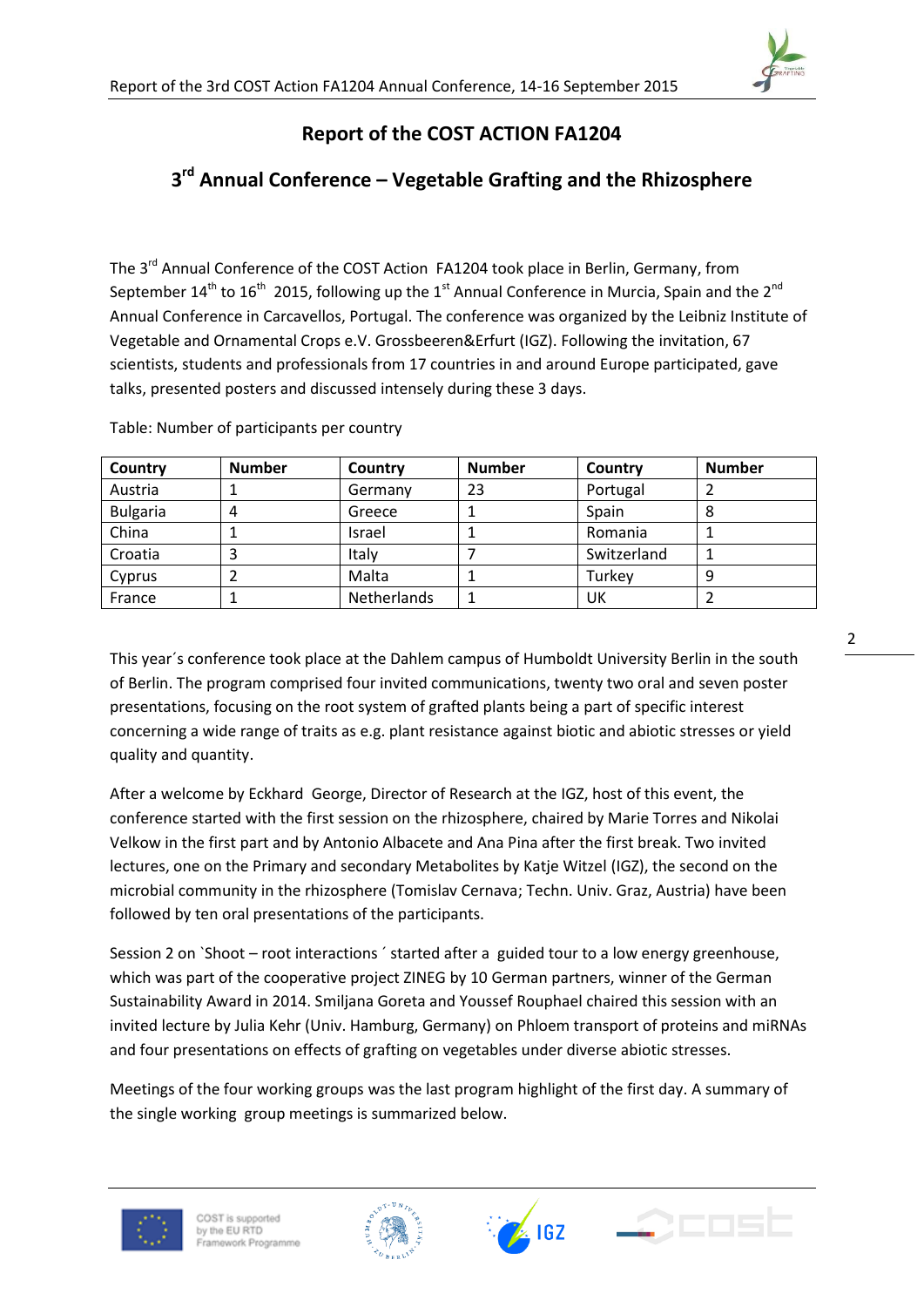

The second day started with session 3 `Plant metabolism and fruit quality´, chaired by Sevilay Topcu and Dimitrios Savvas. Eswarayaa Ramireddy (Freie Univ. Berlin, Germany) gave the first invited lecture of this day, presenting results on root engineering for crop improvement. Antonella Verzera and Marios Kyriacou moderated the follow up part of this session. All eight further talks during this session focused on the effects induced in fruits depending on the choice of the rootstocks.

After this last session and before the steering committee meeting, all participants were invited to join a guided walking tour at the Botanical Garden of the Freie Univ. Berlin, explaining the structure of the site itself and presenting various peculiar plants from the Solanaceae and Cucurbitaceae families in and outside greenhouses.

The last part of this day was the steering committee meeting focusing on relevant issues of the Action as status and budget of FA1204, the scientific proceedings, an update of STSMs, the upcoming tasks of the committee, the next meeting and the training school in Wageningen (NL), the next annual meeting in Puöa (Croatia), as well as the conference website and Cost homepage.

The third day was reserved for the technical visit to the Spreewald region. Firstly the group visited a farm `Buschmann-Winkelmann´, producing open field cucurbits of more than 70 varieties (many of them are potential rootstocks), blueberries, strawberries and asparagus. In addition to the farm, Buschmann-Winkelmann includes shops and restaurants to sell products made of their cucurbits and asparagus. Next stop of the tour was the farm Raddusch, who changed from greenhouse production of cucumbers to cultivation of grafted tomato. Raddusch belongs to a so called vegetable ring (Gemuesering) which jointly puts the product of several producers from this region on the market.

A boat tour through the Spreewald, a former large production area of gherkins and today protected landscape in the south east of Berlin, composed of a huge amount of naturally developed channels with subsequent barbecue was the last program highlight of this year´s annual conference. The participants used this part of the meeting to get to know each other and further discuss projects and ideas related to grafting.

Program as well as abstract book have been sent to all registered participants in advance and have been published on the event website of this conference (attached).

The three sessions and the four work group meetings contributed furthermore the the objectives of the FA1204 COST Action – Vegetable Grafting to improve yield and fruit quality under biotic and abiotic stress conditions. This time a strong focus was set on the situation and processes inside the soil, in and around the roots with respect to abiotic and biotic stresses, yield, plant health, metabolic changes and much more. Oral presentations as well as posters fostered new insights into new aspects, stimulated discussion and broadened the knowledge.

Session 1: Rhizosphere was chaired by Marie Torres and Nikolai Velkow first, and Antonio Albacete and Ana Pina in the second part. While the first part concentrated on mainly on metabolic changes of both the primary and secondary metabolites and on plant reaction dependent on micro and macro nutrients uptake (zinc, arsenic, nitrogen) or fungal infection, in the second part aspects of phytohormone signaling on grafted plants has been discussed.